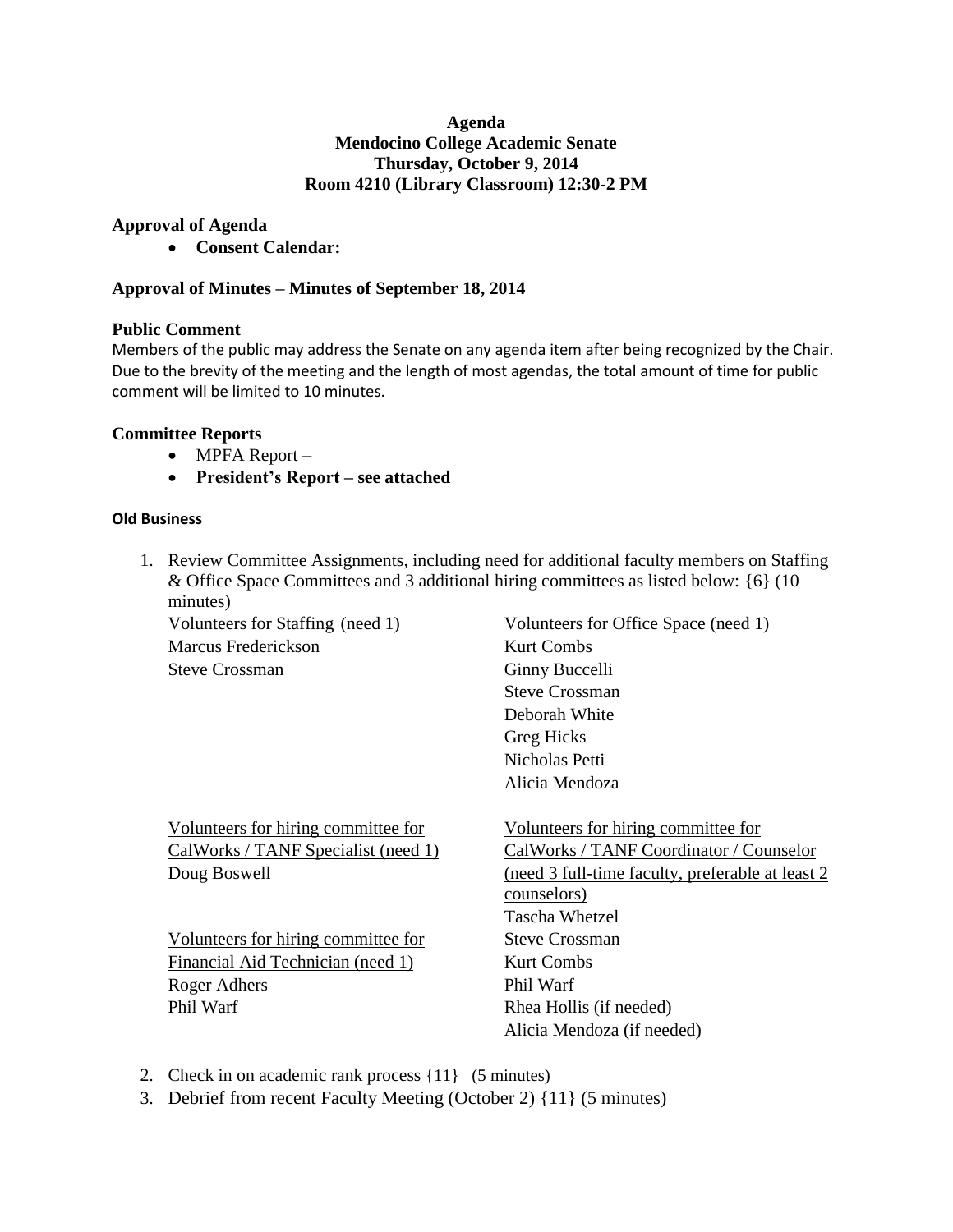### **New Business**

- 1. Discussion and update on Point Arena issue {4, 10 & 11} (15 minutes)
- 2. Discuss issues relating to Fort Bragg & follow-up on Dean Polak's October 2 faculty meeting presentation {4, 10 & 11} (15 minutes)
- 3. Review committees & committee handbook {4, 5, 6, 7, 10 & 11} (10 minutes)

## **Future Agenda Items? Next Meeting October 23, 2014**

- Leslie Saxon West & Shared Governance power-point?
- Pre-plenary issues?
- Representative areas reports

#### **Academic Senate Membership 2014-15**

| <b>Reid Edelman – President</b>      | <b>Jason Edington – Vice-president / Math</b>                   |
|--------------------------------------|-----------------------------------------------------------------|
| Doug Browe (CVPA)                    | <b>Steve Cardimona (Science)</b>                                |
| <b>Jessica Crofoot – MPFA</b>        | Jody Gehrman (English, Library & Languages)                     |
| Dan Jenkins (CTE)                    | <b>Catherine McKay - MPFA</b>                                   |
| <b>Sarah Walsh (Social Sciences)</b> | Tascha Whetzel (Student Services, Learning Skills & Counseling) |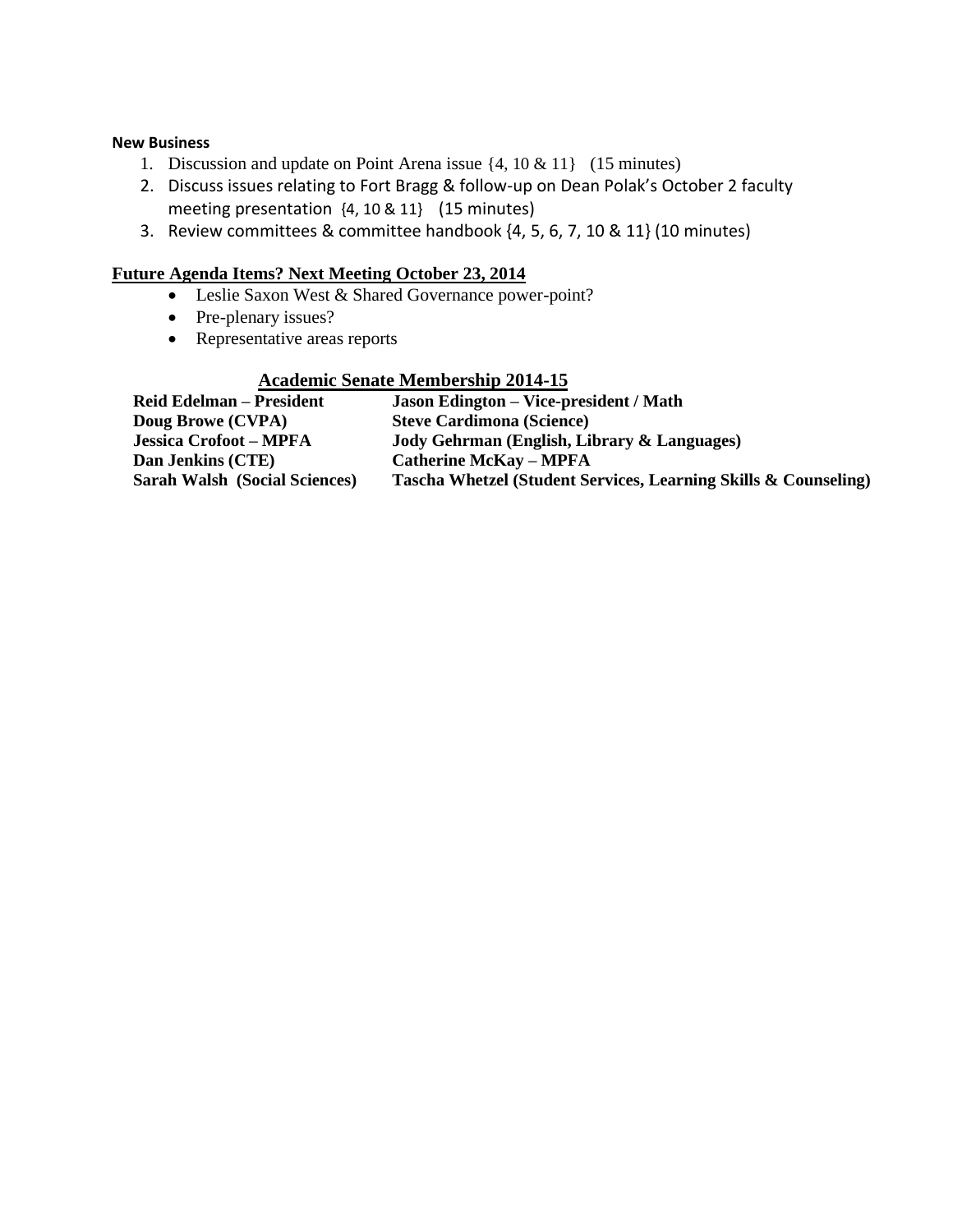# MINUTES Mendocino College Academic Senate Thursday, September 18, 2014 12:30 – 2:00 p.m. – Room 4210

| Call to Order           | Reid Edelman called the meeting to order at 2:00 p.m.                                                                                                                                                                                                                                                                                                                              |
|-------------------------|------------------------------------------------------------------------------------------------------------------------------------------------------------------------------------------------------------------------------------------------------------------------------------------------------------------------------------------------------------------------------------|
| Present                 | Sarah Walsh, Tascha Whetzel, Dan Jenkins, Jason Edington, Catherine McKay,<br>Jessica Crofoot, Reid Edelman, Steve Cardimona, Jody Gehrman, and Doug<br><b>Browe</b>                                                                                                                                                                                                               |
| Absent                  | McKay left at 1:20 p.m.<br>Whetzel left at 1:30 p.m.                                                                                                                                                                                                                                                                                                                               |
| Agenda Approval         | M/S/C (Edington/Cardimona) to approve the Agenda of<br>September 18, 2014                                                                                                                                                                                                                                                                                                          |
| <b>Minutes Approval</b> | M/S/C (McKay/Crofoot) to approve the Minutes of September 4, 2014                                                                                                                                                                                                                                                                                                                  |
| <b>Public Comment</b>   | None                                                                                                                                                                                                                                                                                                                                                                               |
| Committee Reports       | MPFA - Nothing to report                                                                                                                                                                                                                                                                                                                                                           |
|                         | President's Report - The report is attached. The following information is<br>included: EAP (8/21/14); Point Arena - BOT Committee (8/26/14); BOT -<br>(9/10/14); Point Arena - BOT Committee; (9/2/14); Point Arena - BOT<br>Committee (9/9/14); PBC (9/9/14); and Committee Assignments & Openings.                                                                               |
|                         | Edelman mentioned that PBC approved a Six Year Review Cycle for Program<br>Review. He would like to give credit to Edington, Jenkins and Montes for their<br>assistance with this process. The Curriculum Review has been completed as<br>well.                                                                                                                                    |
|                         | Jenkins mentioned that a definition has been created for Service Areas - "A<br>non-instructional operation area with related activities, services, staffing and<br>management with unique funding, regulations and/or reporting requirements,<br>which produces outcomes critical to the mission and strategic goals of the<br>college." Credit to Guleff, Kouanchao, and Jenkins. |
| <b>Old Business</b>     | <b>Review Committee Assignments</b><br>Edington, Edelman and Alfkin will meet with VP Guleff to review the Committee<br>Handbook regarding committee membership and terms of service.                                                                                                                                                                                              |
|                         | Additional Committee Assignments -<br>EAP - Moses Kempthorne (Student Representative)                                                                                                                                                                                                                                                                                              |
|                         | SLOT - Mike Guiffrida (Part-Time Faculty)                                                                                                                                                                                                                                                                                                                                          |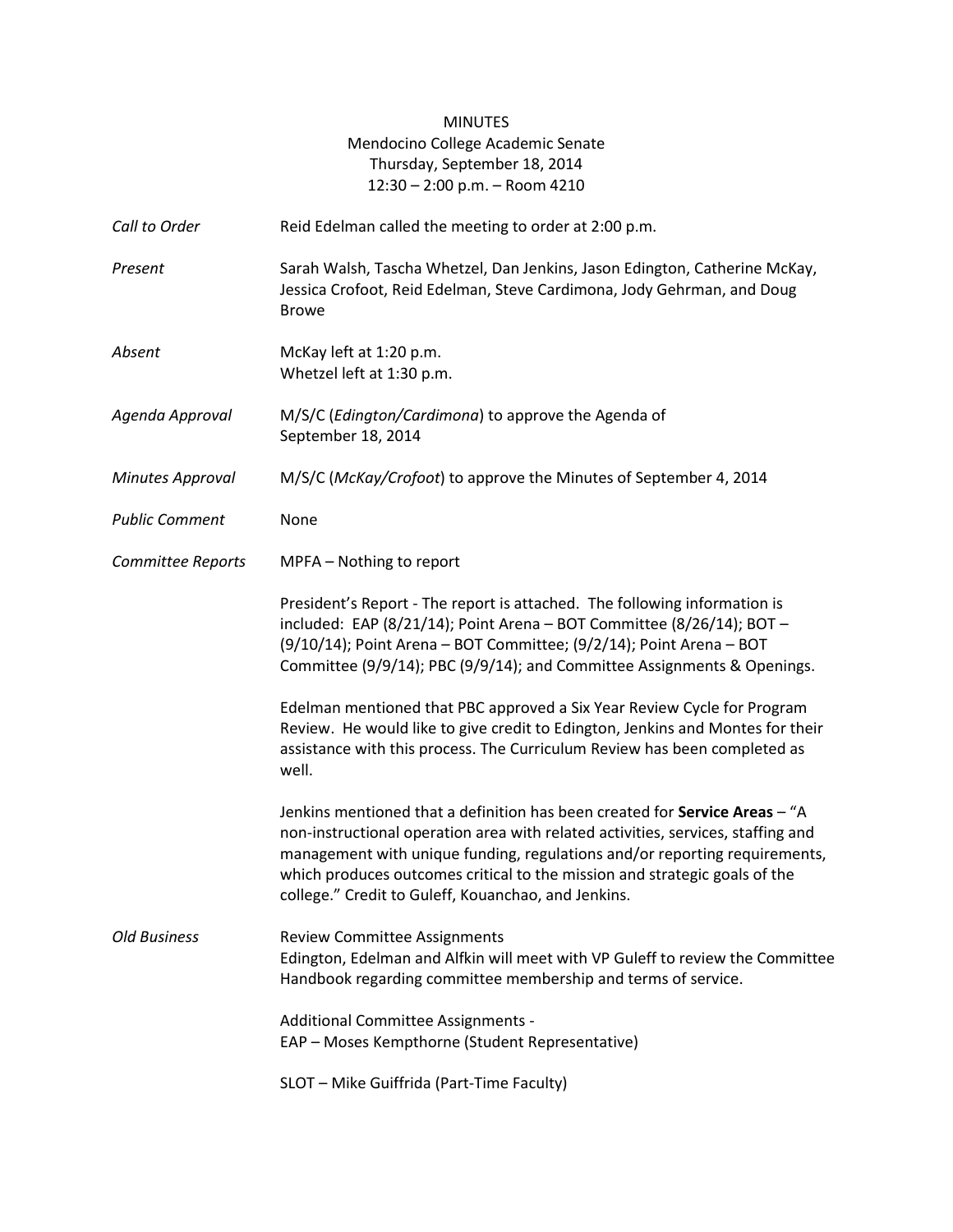Safety Committee - Roger Ahders and Matt Gordon

Facilities Committee - Jim Xerogeanes and Steve Cardimona

Crofoot mentioned that Part-Time Faculty representatives will be assigned at the next Senate meeting.

Edelman asked Senators to e-mail their constituents regarding committee membership – asking constituents what committees they are serving on and terms of service.

Jenkins is working with Flores regarding committee goals and objectives. This information will be linked to Accreditation areas. A form will be created and used for the committee handbook as well.

Jenkins will create a spreadsheet to be placed on the Portal under Academic Senate. He will let us know when access is available.

Edelman mentioned Statewide Committees for OEI (Online Education Initiative:

- Developmental Math work group Jason Edington will serve on behalf of Math
- Course Review Vivian Varela will serve on behalf of Distance Education courses

Report on Evaluation Document/Sub-Committee Jenkins mentioned not using SLO assessment results for instructor effectiveness. Faculty are performing their duties as noted in the collective bargaining agreement.

The Evaluation Summary is a collective bargaining agreement – MCFT will bring this forward to Administration for further review.

Edelman mentioned the Administration proposed an unannounced class visit during the probationary period. He suggested that the evaluation process be discussed further at another meeting. Edelman thought that additional requirements such as this should be proposed by the Administration as a negotiated item.

Walsh commented on the Student Evaluation form, suggesting an addition or reference to number 5 on the Instructor Evaluation form – "Other Professional Responsibilities, as indicated in the contract, including addressing Student Learning Outcomes."

Jenkins and Crofoot discussed the Student Evaluation forms. The form needs to be negotiated for part-time instructors. Crofoot suggested having the same form with different titles, one for full-time and another for part-time faculty.

Academic Rank Process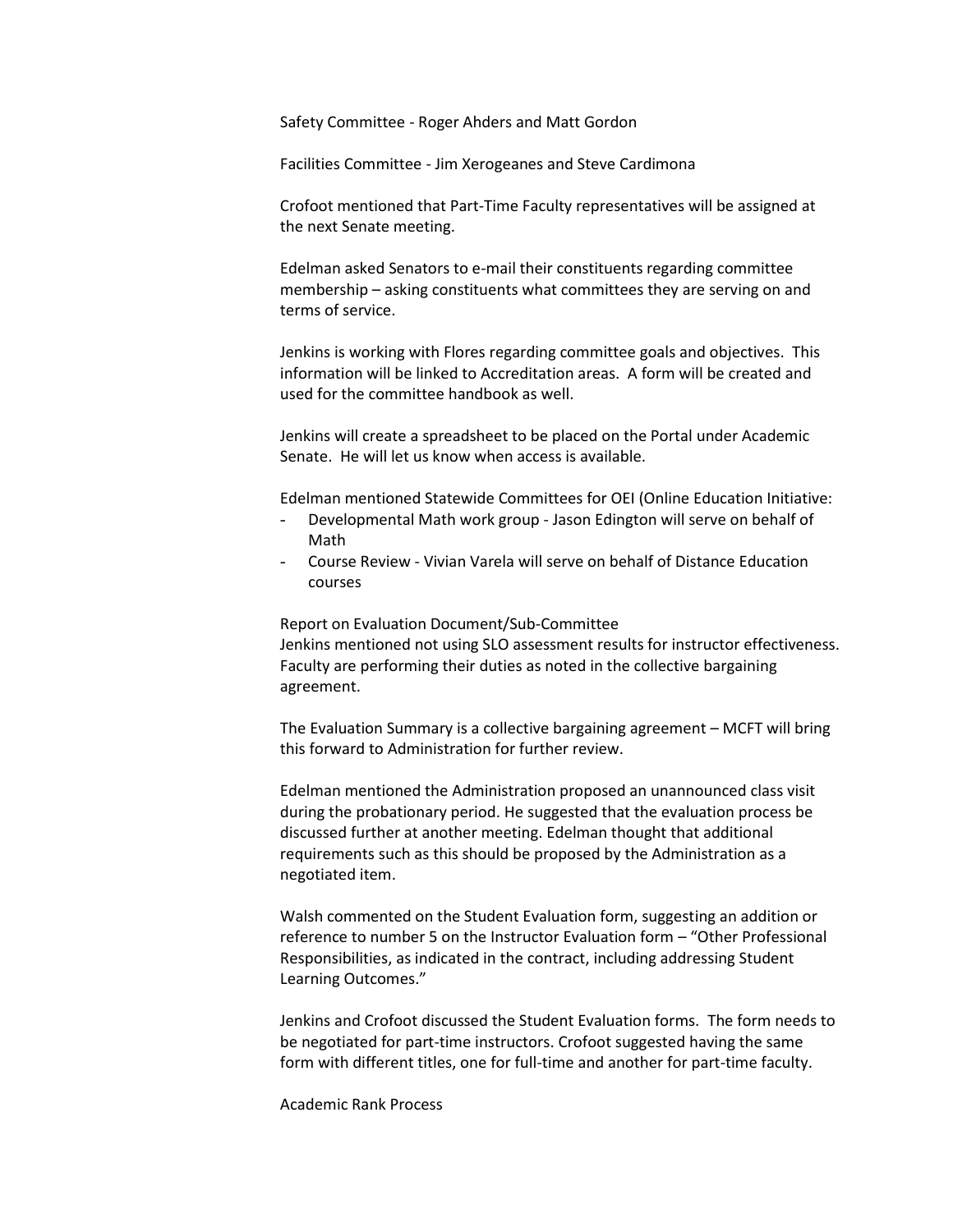|                     | Edelman thanked Edington for taking on this task. Edington asked the Senators<br>to send out an e-mail to their constituents, letting them know that they should<br>contact Nichole Haydon at nhaydon@mendocino.edu in Human Resources if<br>they need to know their total years of full-time equivalent service (including<br>over-load and special assignments for full-time faculty and translation of units<br>to full-time equivalent years for part-time faculty). After receiving requests for<br>information she will prepare a report. Nichole will let us know the date this<br>report will be completed. The deadline to turn in the application may be<br>adjusted by up to one week based on this date. If Senators have any other<br>questions please contact Edington. The next Academic Rank process will take<br>place in two more years. |
|---------------------|------------------------------------------------------------------------------------------------------------------------------------------------------------------------------------------------------------------------------------------------------------------------------------------------------------------------------------------------------------------------------------------------------------------------------------------------------------------------------------------------------------------------------------------------------------------------------------------------------------------------------------------------------------------------------------------------------------------------------------------------------------------------------------------------------------------------------------------------------------|
|                     | Crofoot will contact Human Resources on behalf of part-time instructors.                                                                                                                                                                                                                                                                                                                                                                                                                                                                                                                                                                                                                                                                                                                                                                                   |
| <b>New Business</b> | <b>Foundation Skills Report</b><br>Walsh presented the BSI Annual Report. The BSI provides the College with<br>approximately \$90,000 per year. The last page of the report provides the<br>breakdown of the activities and the funding provided.                                                                                                                                                                                                                                                                                                                                                                                                                                                                                                                                                                                                          |
|                     | Areas of concentration will include: Drop-In Counseling appointments; New<br>tutoring programs in the Learning Center - tutors may be assigned particular<br>classes to attend; and writing workshops will be held in the Learning Center.                                                                                                                                                                                                                                                                                                                                                                                                                                                                                                                                                                                                                 |
|                     | The Professional Development Committee will send individuals to conferences.<br>This opportunity will be extended to both full-time and part-time faculty.                                                                                                                                                                                                                                                                                                                                                                                                                                                                                                                                                                                                                                                                                                 |
|                     | Walsh asked the Senate to approve the report after review with Cindey Parker,<br>in Fiscal Services, regarding the funding.                                                                                                                                                                                                                                                                                                                                                                                                                                                                                                                                                                                                                                                                                                                                |
|                     | M/S/C - (Edington/Jenkins) To approve Edelman to review and authorize to sign<br>the final report.                                                                                                                                                                                                                                                                                                                                                                                                                                                                                                                                                                                                                                                                                                                                                         |
|                     | Faculty Nominees - CA Academic Senate Regional Meeting<br>Leslie Banta, Sarah Walsh and Minerva Flores will attend this meeting.                                                                                                                                                                                                                                                                                                                                                                                                                                                                                                                                                                                                                                                                                                                           |
|                     | Proposed Change to Academic Calendar<br>At the recent PPAC meeting a discussion regarding the change of the start date<br>for the 2015-2016 Academic Calendar took place. This change will<br>accommodate high school graduating seniors to receive financial aid. The<br>change will begin this summer 2015. Graduation would be held Memorial Day<br>weekend.                                                                                                                                                                                                                                                                                                                                                                                                                                                                                            |
|                     | PPAC Update<br>Revisions to policies - the next meeting will be held on October 2. Any input<br>please provide prior to the meeting.                                                                                                                                                                                                                                                                                                                                                                                                                                                                                                                                                                                                                                                                                                                       |
|                     | <b>Faculty Meetings</b>                                                                                                                                                                                                                                                                                                                                                                                                                                                                                                                                                                                                                                                                                                                                                                                                                                    |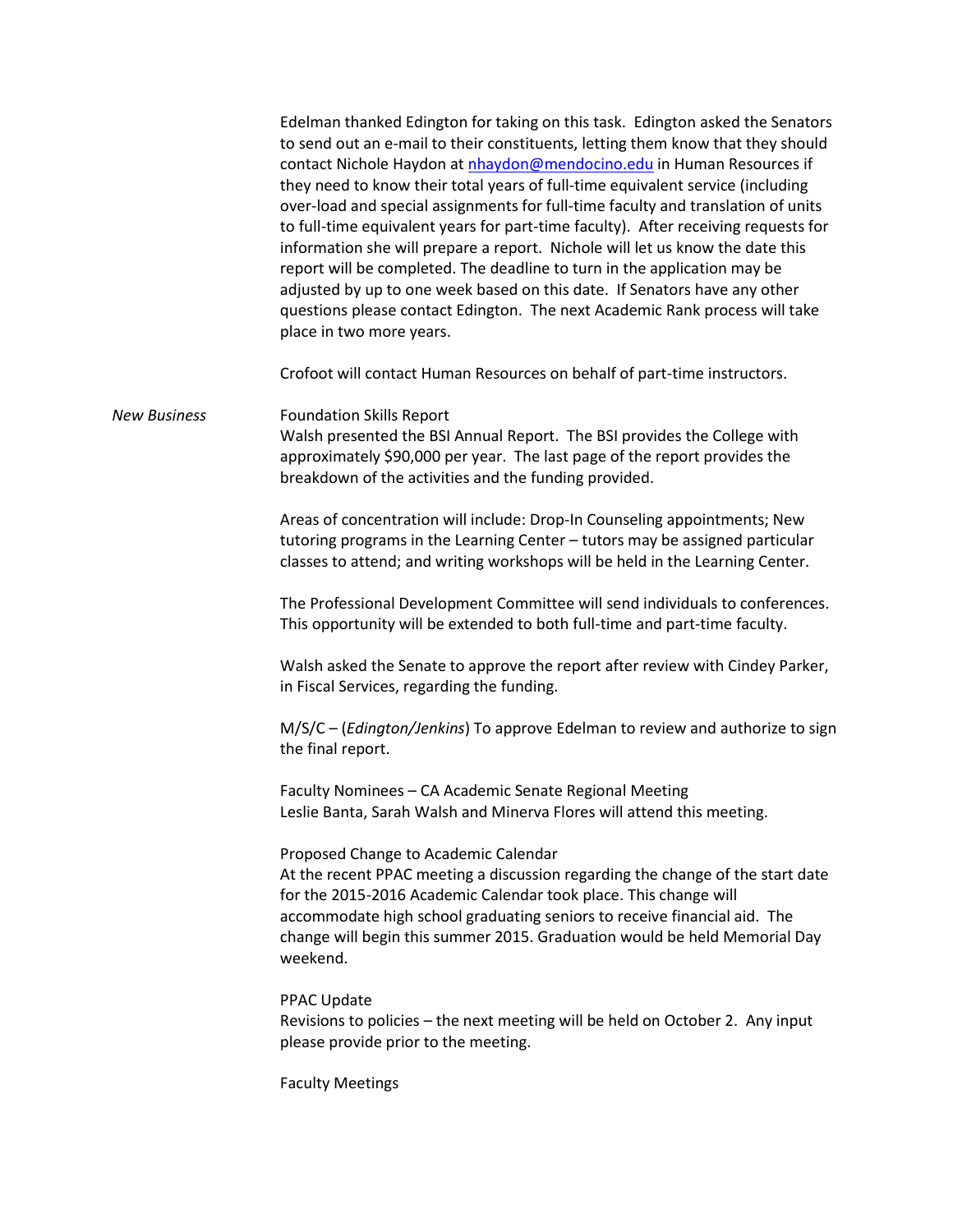**October 2**, from 12:30 – 1:30 p.m. – The Math department will provide food. Edington asked that faculty sign up to determine attendance Edelman will provide paper products

Topics –

**"Spotlight on Teaching"** – Doug Browe

(Engage students/motivate/changes in current instruction)

- 1.) Quick announcement of Minimum Qualifications
- 2.) Discussion of Fort Bragg (Polak) Long range ideas and feasibility Study
- 3.) Past Senate Presidents discussion

**October 30**, from 12:30 – 1:30 p.m. – Social Science will provide food Edelman will provide paper products

Topics –

**"Spotlight on Teaching"** – Jody Gehrman

(Prezi – Presentation Software)

- 1.) Katie Foundation payroll deduction
- 2.) Darletta SARS Program quick overview of Early Alert
- 3.) Linda Butler Cognito Program (20 mins. max.)
- 4.) Point Arena Attend the Board Meeting if need additional information
- 5.) Campus Climate

"Hot Topics" Meeting Suggestions - Time Blocks Minimum Qualifications

Spring In-service Topics –

- 1.) Review of Shared Governance (To be held during the morning session with everyone present) – Institutional Effectiveness for Accreditation purposes
- 2.) SARS Early Alert training
- 3.) **"Spotlight on Teaching"** Continue as part of Faculty Meetings Instructors are to share information they are currently working on; topics they are interested in; ideas that work.
- 4.) Minimum Qualifications
- 5.) Pedagogical Themes/Theories

Edington suggested there may be training available from ASCCC regarding the topic of shared governance, to be more prepared for a future in-service, as a topic of discussion. Edelman also mentioned that Leslie Saxon-West has a PowerPoint available on this topic.

Point Arena Update –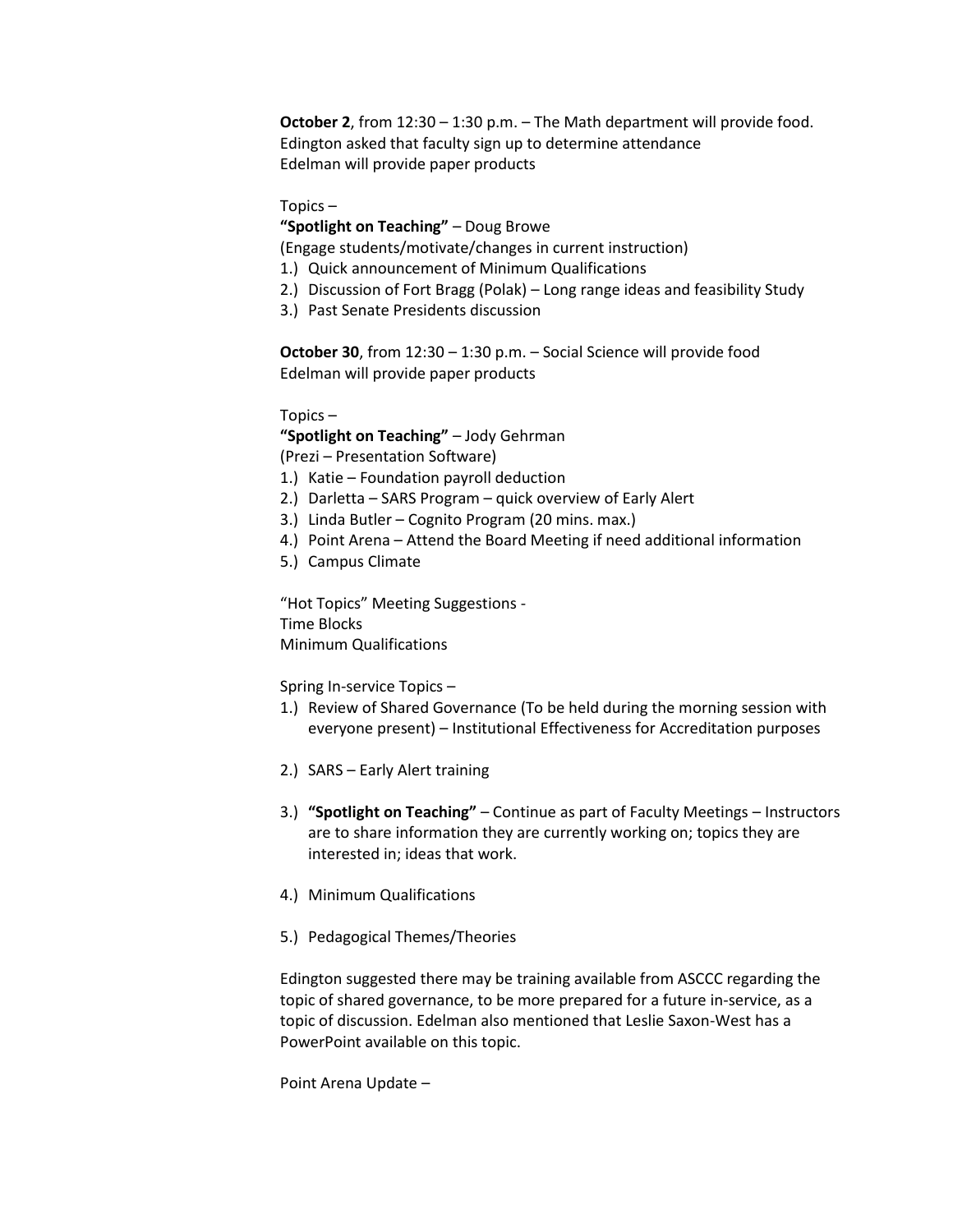|                     | Cardimona felt that the Ad Hoc Committee has not articulated any<br>disadvantages of not selling.                                                                           |
|---------------------|-----------------------------------------------------------------------------------------------------------------------------------------------------------------------------|
|                     | Edelman summarized his sense of the arguments that have been presented for<br>not keeping the property:                                                                     |
|                     | 1.) If we keep the property, but sell later, the buyer may not be BLM and may<br>not provide a protected area                                                               |
|                     | 2.) Some BOT members are uncomfortable keeping the field station without<br>fixing it. Fixing it to ADA standards could cost as much as two million<br>dollars.             |
|                     | 3.) Requires time to maintain - Steve Oliveria and other maintenance staff<br>4.) Person living on the property and the need for insurance<br>5.) Have a possible liability |
|                     | Cardimona would like the committee to make a meaningful decision.                                                                                                           |
| <b>Next Meeting</b> | October 9, at 12:30 p.m. in Room 4210                                                                                                                                       |
| Adjournment         | The meeting adjourned at 2:00 p.m.                                                                                                                                          |

Academic Senate Membership 2014/2015 Reid Edelman – President Vasual Lason Edington – Vice-President/Math Doug Browe – CVPA<br>
Jessica Crowfoot – MPFA<br>
Jody Gehrman – English/Lib Dan Jenkins – CTE Catherine McKay - MPFA Sarah Walsh – Social Sciences Tascha Whetzel – Learning Skills/Counseling

Jody Gehrman – English/Library/Languages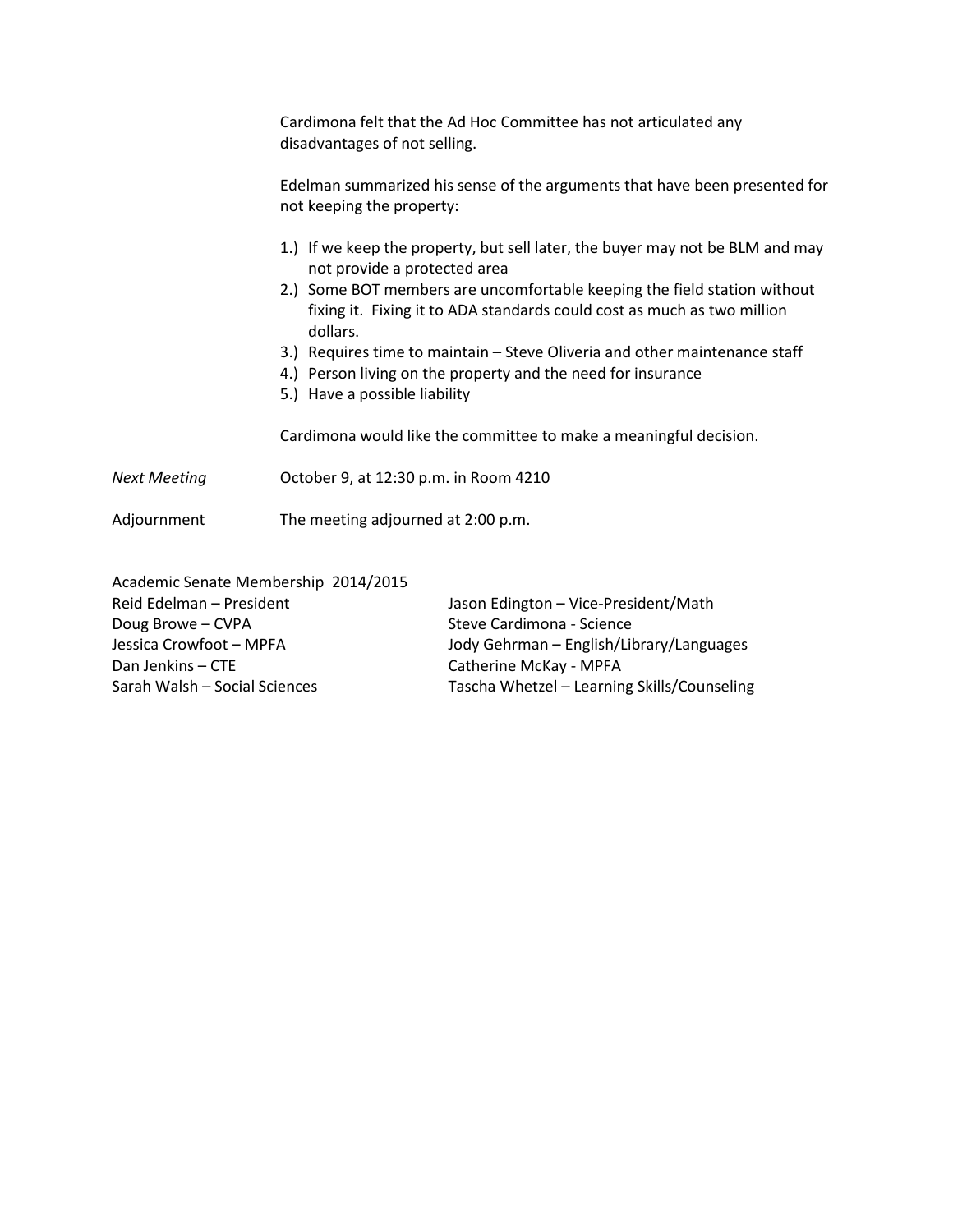## **ACADEMIC SENATE PRESIDENT'S REPORT Respectfully submitted by Reid Edelman, 10/3/2014**

### **POINT ARENA BOT COMMITTEE 9/16/14**

Agenda and minutes were approved (with corrections).

Representatives from Keenan Associates spoke about college's insurance coverage with regard to Point Arena. Mendocino College is covered by liability insurance for BOT members. Bottom line is we do have some obligations in order to maintain coverage, but regardless, we are covered for liability, even if we do not meet requested requirements. Our obligations for maintaining property would be minimal. College is covered for costs if college is sued for selling Pt. Arena.

After the insurance representatives departed, heated and emotional discussion ensued about whether or not the BOT had already made up their minds on this issue and also on the viability of keeping the property without spending any funds on the property in the immediate future.

There was discussion of need for better numbers on maintenance costs, including past costs and options for future costs depending upon the proposed standards for caring for the property.

Janet said that in order not to vote for selling the property, she would like to see a group of people come together with the goal of raising funds and creating a plan for saving the property. This group should include members of the College Foundation, the College BOT and the Friends of Point Arena.

Next meeting will be an internal meeting of this committee to start synthesizing information for our report to BOT.

#### **POINT ARENA BOT COMMITTEE 9/23/14**

Agenda approved. Minutes approved with modifications.

We agreed to send out a full campus survey with changes suggested by Reid Edelman & Jason Edington. Janet clarified that in order to vote not to sell PA, she needs a coalition in place to commit to raising money to support the field station. There was lengthy discussion about what would happen if the College were sued. Could the sale be halted and the time run out on the available money, or would the money be placed in escrow while the matter would be resolved in court. We discussed how to report back to the BOT. Committee members will complete our own survey and attach a written statement explaining our own rationales. We also, as a group, worked on summarizing the key points we heard from each group that presented to our committee.

#### **CONSTITUENT LEADER MEETING WITH COLLEGE PRESIDENT REYES 9/24/14, 10 AM**

At our constituent leaders' regular meeting with President Reyes, Sheriff Tom Allman was present as a guest. He spoke of a need for a Public Safety Training Facility and a potential partnership with the College. Apparently, the shooting range near Vichy Springs may need to close within the next 5-7 years. The Sheriff's Office is looking for a replacement. One proposal is to create an indoor shooting range on the college campus along with adjacent rooms that could be used for police and fire training. There would be the potential for creating FTES generating classes that would utilize the facility. Potential benefits and challenges of having this sort of facility on campus were discussed. This was just an initial discussion. Constituent leaders all emphasized that this sort of proposal would need to go through the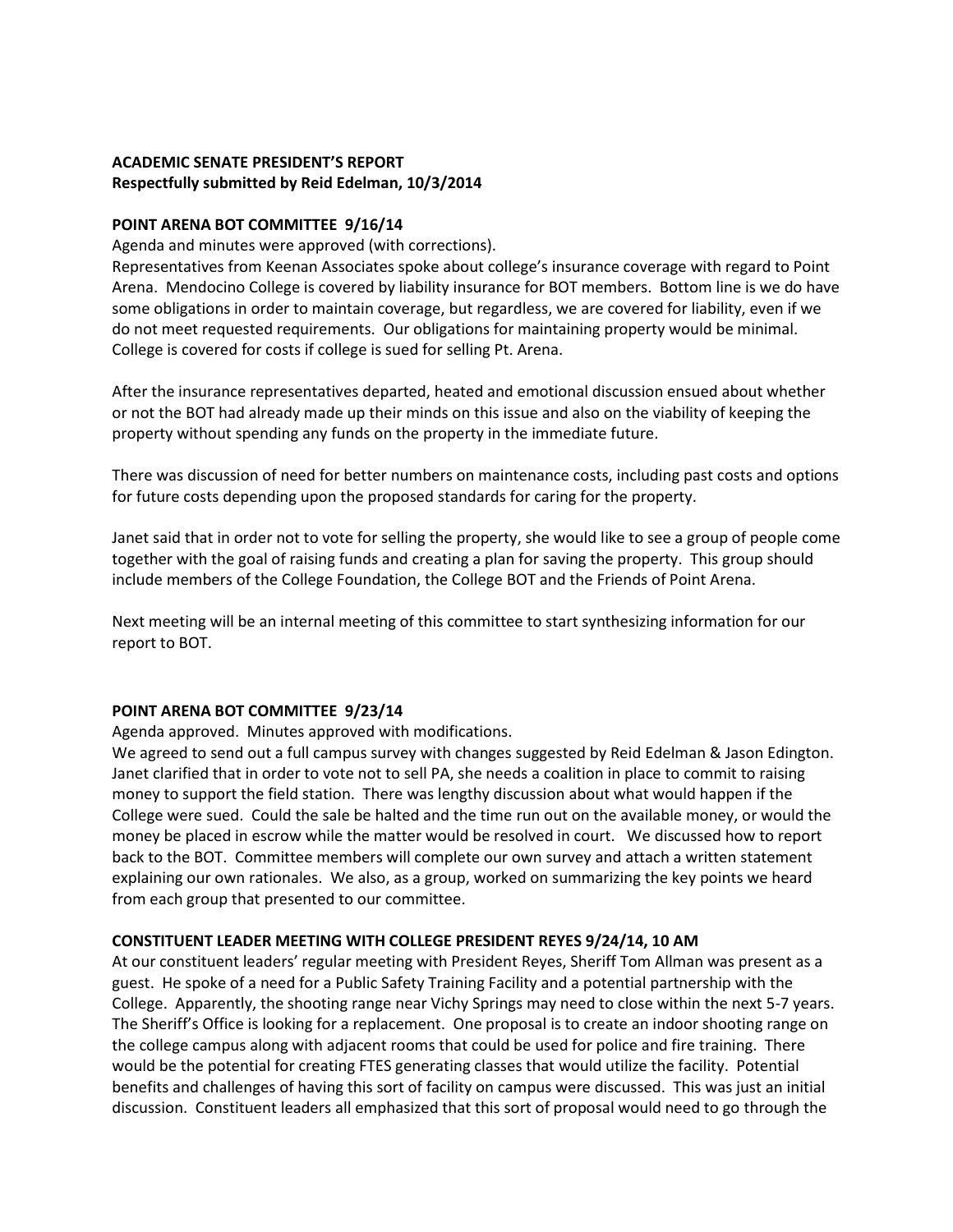full governance and committee structure process. President Reyes agreed, but said he wanted to make sure we heard about the discussions as early as possible.

Other topics on our agenda included an update on Fort Bragg, debriefing from the Strategic Planning Retreat, an update on the visit that afternoon by the accrediting team to the North County Center and the current status of issues relating to teaching assignments for full time classified staff.

## **COMMITTEE ON INSITUTIONAL EFFECTIVENESS & PLANNING**

### **9/29/14, 10-11 AM**

We met for the second time (first meeting was July 8) to work on a plan to address the accreditation recommendation to develop structure to assess institutional effectiveness & planning. Minerva presented a proposed flow chart / diagram, placing EAP as the central core connecting outwards to other key planning committees (such as staffing, technology, facilities…).

We also discussed how to approach collecting and assessing committee goals. We discussed surveying all committee members, and then presenting a survey report to PBC. Should this committee become a standing committee, perhaps meeting just in the Fall of each year?

These issues are interconnected with the current review of the Committee Handbook and review of the committee structure. We need to align committees and their reporting structure / flow chart.

A great goal for us would be to report at the end of this year to the accrediting team that we have:

- 1) reviewed the committee handbook / structure
- 2) established an online vehicle for collecting committee goals each year and updating committee membership / terms
- 3) defined who is responsible for managing the committee handbook (2 VPs office…Ginna & Eileen?).

## **POINT ARENA BOT COMMITTEE 9/30/14**

Agenda approved. Minutes approved.

We started out with a meeting with coast stakeholders, including representatives from Noyo Center, Pt. Arena Lighthouse, Mendocino Land Trust, Fort Bragg and others.

#### **First group at table included:**

**Ty Moore (Pt. Arena Lighthouse):** Emphasized that the proposed agreement would allow for the highest level of ecological protection offered by BLM. He is interested in a partnership with the College. He would like to see the buildings remain (or some of them) and create a partnership that would allow creation of an interpretative center and education facility for the College and others. He discussed a possible MOU with the lighthouse and other partners which would allow the College to continue using the facility but with renovations and management assisted by partners.

**Leslie Dahlhoff (partner with BLM, represents Moat Creek Management Agency, manages coastal access trail)**: She would very much like to see closer relationship with the College, however this issue ends up. She emphasized that everybody on both sides of this issue is concerned with protecting the ecological integrity of the area. She claims that public access can be controlled beyond the level originally understood by Rich Burns of BLM (due to language in National Proclamation). This suggests that public access could be controlled.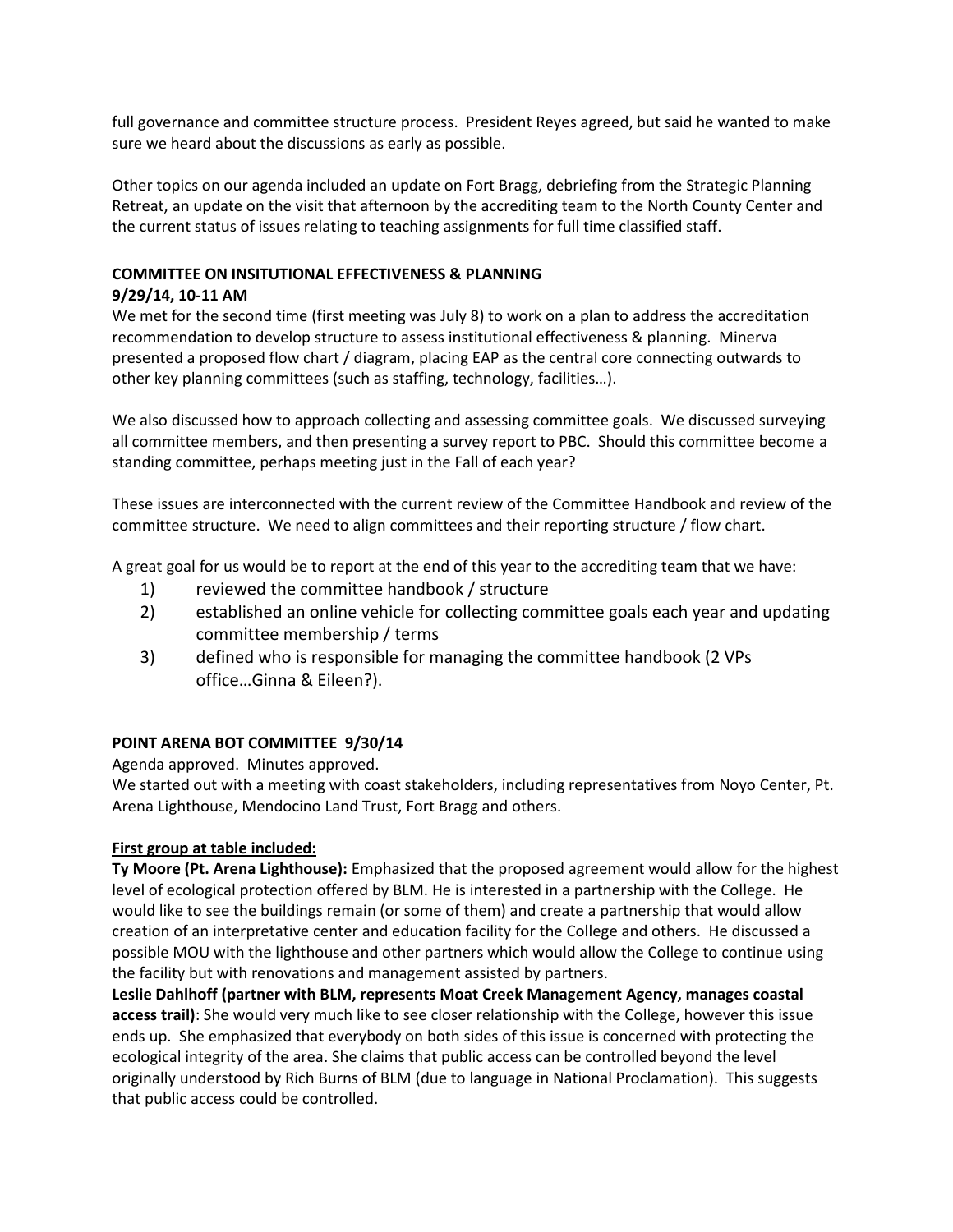**Merita Whatley (Pt. Arena Lighthouse):** Said generally people respect the land and stay on the trail. **Isaac Rios (Lighthouse employee and representative of Manchester / Pt. Arena Band of Pomo Indians)**: He would like to encourage respect for role of Native American artifacts and history on the site. He would like to see educational partnerships.

## **Second group at table included:**

**Pilar Gonzales (Noyo Center, fundraiser):** New to area. Interested in why the College is putting this land on chopping block…Does MC need the money from the sale?

**Sheila Semans (Executive Dir Noyo Center):** Field Center needs marketing and management to be successful. Their proposal for Noyo includes housing, lab space and classrooms. Regardless of what happens with PAFS, she would love to see a partnership with Mendocino College. Noyo housing is intended for visiting researchers, but a dorm space is a possibility. In her view, our ability to get grant funding for PAFS would depend upon having a plan to turn the facility into a very active field station. Running a successful field station takes a significant commitment.

**Ann Cole (Mendocino Land Trust):** Worked to develop National Monument proposal. She favors protection through BLM. She sees this as land protection on the level of National Parks. She has a possible grant to create a Friend Group for PA (separate from our existing "Friends" group). She supports options 1, 2 & 3. She used to work in Markley Bavinger's position at TPL. Very concerned that money could go away. She believes that this is a real concern. Very sorry that situation has become "all or nothing." There is so much that can happen in between.

**Susan Moon (Redwood Coast Land Conservancy):** Is interested in working with us, possibly including purchasing a conservation easement from us. Encouraged us to think about buildings not only as place for housing and research, but as valuable sites of architectural history. The buildings as a whole have more value than just a couple of them. The pump house has no architectural interest and could be removed with no loss from her perspective. Offered perspective that there are people who value the buildings.

**Heidi Dickerson (director of Leadership Mendocino, worked in congressional office on coast):** Spoke to enormous support for National Monument project on coast. Surprised by push back given that she sees great opportunity for MC to come to Fort Bragg, work with Noyo Center and continue use of PA from base of Fort Bragg. Supports first 3 options, with some sort of sale / partnership. Sad possible outcome would be that the land becomes a private residence.

Correction to Sept. 9 Minutes:

Academic Senate President Edelman added if feasible, faculty would support option #2 100% if we can move forward with the process. it were feasible. However, Edelman's understanding is that, if we were to reserve all of the buildings, there would be little or no financial benefit to the college from the sale.

Eileen presented realistic analysis of cost of maintaining PAFS.

## **BOT MEETING 10/1/14**

Public comment on Pt. Arena included prepared statements by Steve Cardimona, Wade Koeneger, Julie Bawcom, Ilene Weeks, Linda Coursey, Jacquie Lolich, Andres Lozano, and others including community, students and faculty…all speaking in favor of preserving college ownership of this property. Emily Scott, a new MC student from the coast, spoke of the powerful benefit of the station and of why we should keep it. Paige Poulos spoke respectfully and thanked BOT for their attention to this matter….She argued that the "bird in the hand" is not the BLM offer, it is this remarkable piece of property.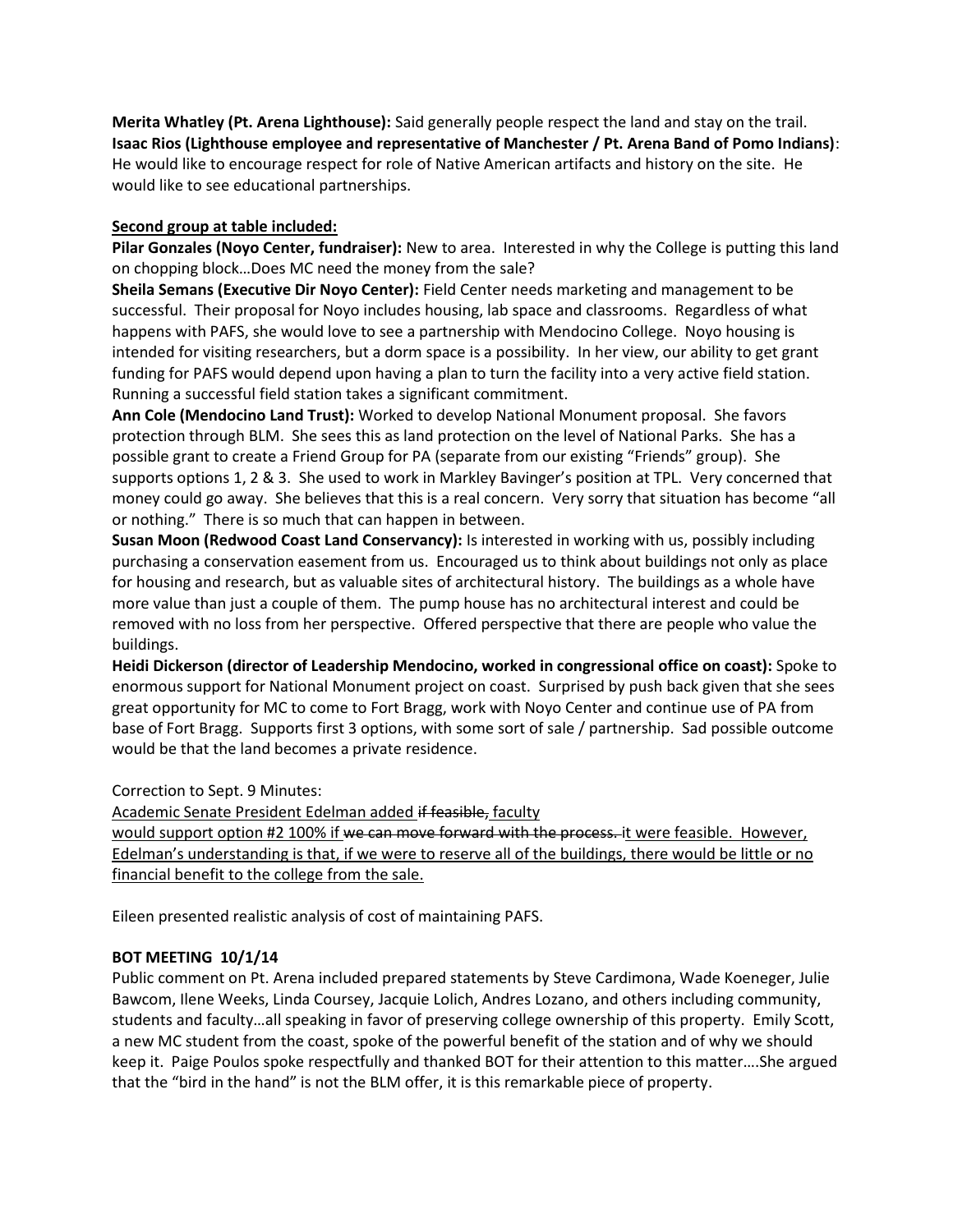Nayeli Castaneda was sworn in as student member of BOT. President Reyes reported on site visit to North County Center and subsequent letter accepting substantial change proposal.

President Reyes was asked about the discussion that went on in his meeting with constituent group leaders with Sheriff Tom Allman regarding the possibility of setting up a Public Safety Training Center at Mendocino College. President Reyes emphasized that this was an initial discussion about an initial idea that may or may not materialize in the coming years and would need to move through the regular college processes.

Area reports were presented, including one by me I submitted in writing as an amendment to the BOT packet. As part of that report, I reiterated my support for continuing college operation of the Point Arena Field Station. I orally amended my written report, commenting on a very hopeful and potentially game-changing meeting yesterday which included coastal stakeholders who brought to light potential partnerships which might allow the creation of a feasible MOU which would involve selling the PA land, maintaining ownership and operation of the buildings in a manner similar to what was suggested in the PAFSMC proposed MOU and with the support and assistance of coastal organizations. Given these new opportunities, I once again urged the BOT to slow down and give us time to explore these opportunities and possible partnerships.

Vice President Cichocki commented in her report that the new web-site is scheduled to go live on December 1.

Richard Cooper presented the "big picture," reporting on the astonishing success of the major foundation fundraiser and other events (affiliate groups, workshop with Kay Sprinkle Grace, campus tours…). Janet asked Richard about the possibility of at least 2 foundation board members joining with at least 2 BOT members and at least 2 PA 'friends" to form an affiliate group to support this facility. Richard said he could not speak for his 25-member board, but that there are approximately 4 foundation board members who have expressed an interest in being involved in an effort to preserve the PA Field Station.

#### **PPAC 10/2/14**

We discussed Leslie Banta's question about AP 5050.1 regarding assessment in math classes. The answer is that in order to receive 3SP Funding, all students except those meeting the listed exceptions will need to be assessed according to established guidelines. However, interpretation of the assessment results will rely on judgment of faculty through our regular college processes.

All proposed policies in second readings were accepted as written. First readings will be sent out to constituent groups for review.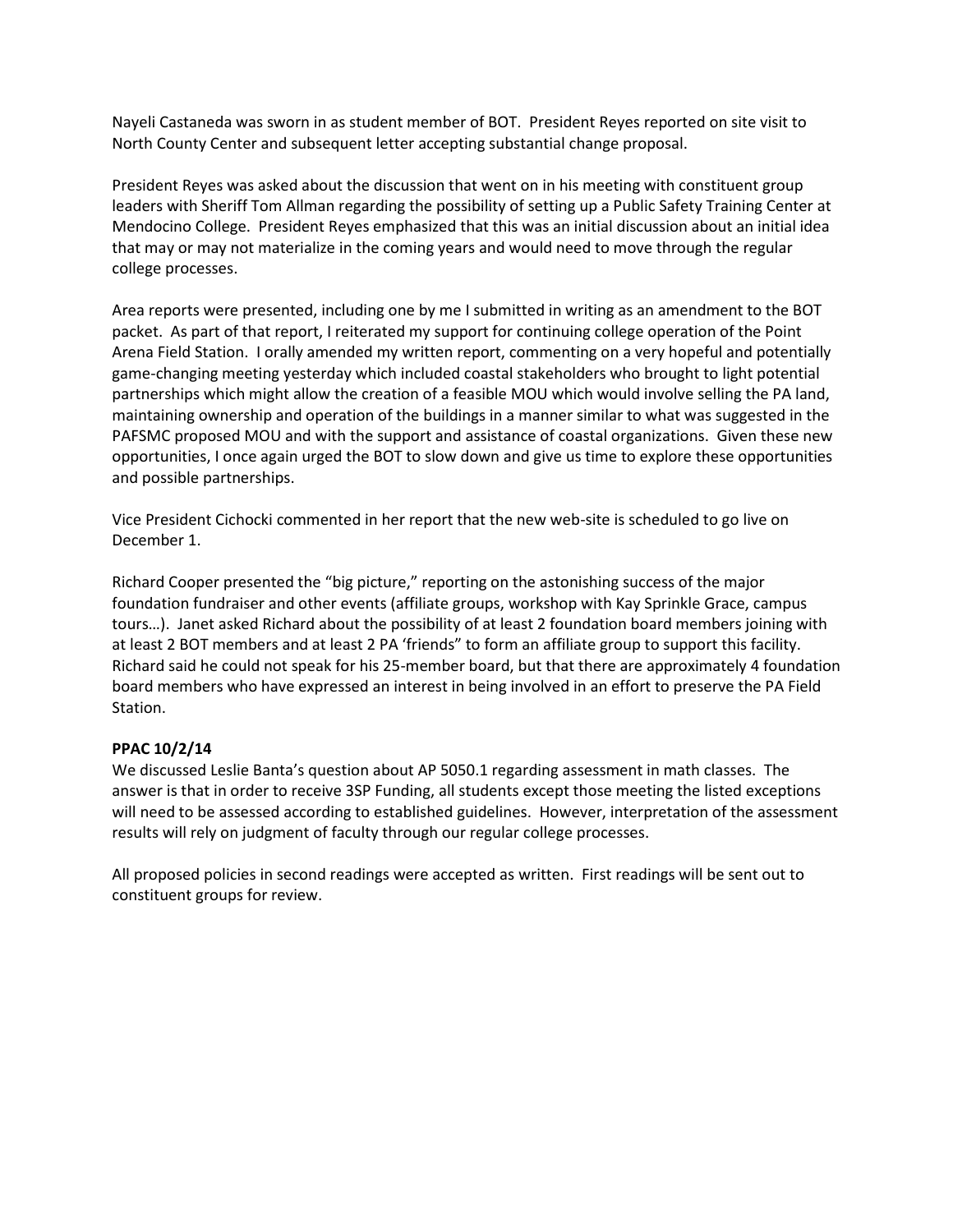## **ACADEMIC SENATE PRESIDENT'S REPORT FOR MENDOCINO COLLEGE BOT, October 1 Meeting** Respectfully submitted by Reid Edelman, Academic Senate President, September 26, 2014

The month of September has just flown by. When Mary Lamb sent a reminder that it was time for reports for the BOT meeting, it seemed like the last meeting had just happened. Alas, I missed the packet deadline, but below is a written report for distribution at the meeting:

- 1) **Pt. Arena:** Jason Edington and I have continued to represent faculty on the BOT ad hoc committee on the Point Arena Field Station. Once again, I would like to reiterate that the Mendocino College faculty strongly recommend that the college maintain ownership of this precious resource. The debate about whether or not to sell this property has focused largely on the high costs associated with maintaining the property and with renovating it to bring it up to ADA requirements and other codes. The fact, however, is that the college has spent very little on maintaining this property for the last 30 years. Choosing to keep the property does not need to be a commitment to any increase in funding for the facility. Rather, it is simply a gift of valuable time to allow our community and our faculty an opportunity to come together with a plan to support and maintain this resource. There are many loyal college supporters in our community who have expressed a desire to help raise money to reinvigorate and preserve our field station. One can argue that this support has not materialized for the past 30 years. However, until very recently, the college faculty believed that funds to support the field station would be included in the Measure W funding. Now that it is clear that there are no internal college resources available to save this property, at least give us the time to forge external partnerships. If these partnerships fail to materialize, then sell the property in 3-5 years. If we succeed, the college will have a revitalized field station at Point Arena. If we fail, we will still be stronger because our faculty, supporters and friends will know that their voices were heard and that they were given an opportunity to at least try. The ill-will among loyal college friends and faculty that would result from a sale has the potential to cause lasting damage. 3-5 more years of the status quo will cause little harm and could result in great benefit.
- 2) **EAP:** Since my last report, Vivian Varela has joined this committee as the faculty "at-large" representative and Tim Beck has joined as the faculty representative from the Curriculum Committee. The committee also proposed a coordinated 6 year cycle for Part II of the annual Program Review as well as the assessment of SLOs and the required 5-year curriculum review. This cycle is off and running, with faculty at work on this year's cycle which will be due at the end of October. The committee is also currently involved in a revision of the Education Master Plan document which we will bring to the BOT by the end of this semester.
- 3) **Academic Rank:** Academic Senate Vice-President Jason Edington has initiated the process for updating faculty academic ranks, something we do once every two years.
- 4) **Minimum Qualifications for Faculty:** At our September 4 meeting, the Academic Senate approved a draft of a new Administrative Procedure that will govern the process of determining / granting equivalency to faculty who do not meet the published minimum qualifications. This proposed Administrative Procedure is now under review by PPAC.
- 5) **Hot topics:** On October 2, the featured speaker at our Faculty Meeting will be Dean Debra Polak. She will address faculty on the current status of our class offerings in Fort Bragg and answer questions about potential future plans. On October 16, the Academic Senate will host a "hot-topics" meeting with Vice-President Virginia Guleff to discuss proposed changes to our college template for class scheduling.
- 6) **Other business:** at our Academic Senate Meeting on September 18, the senate recommended accepting the proposal by MCFT to revise faculty documents to include specific reference to the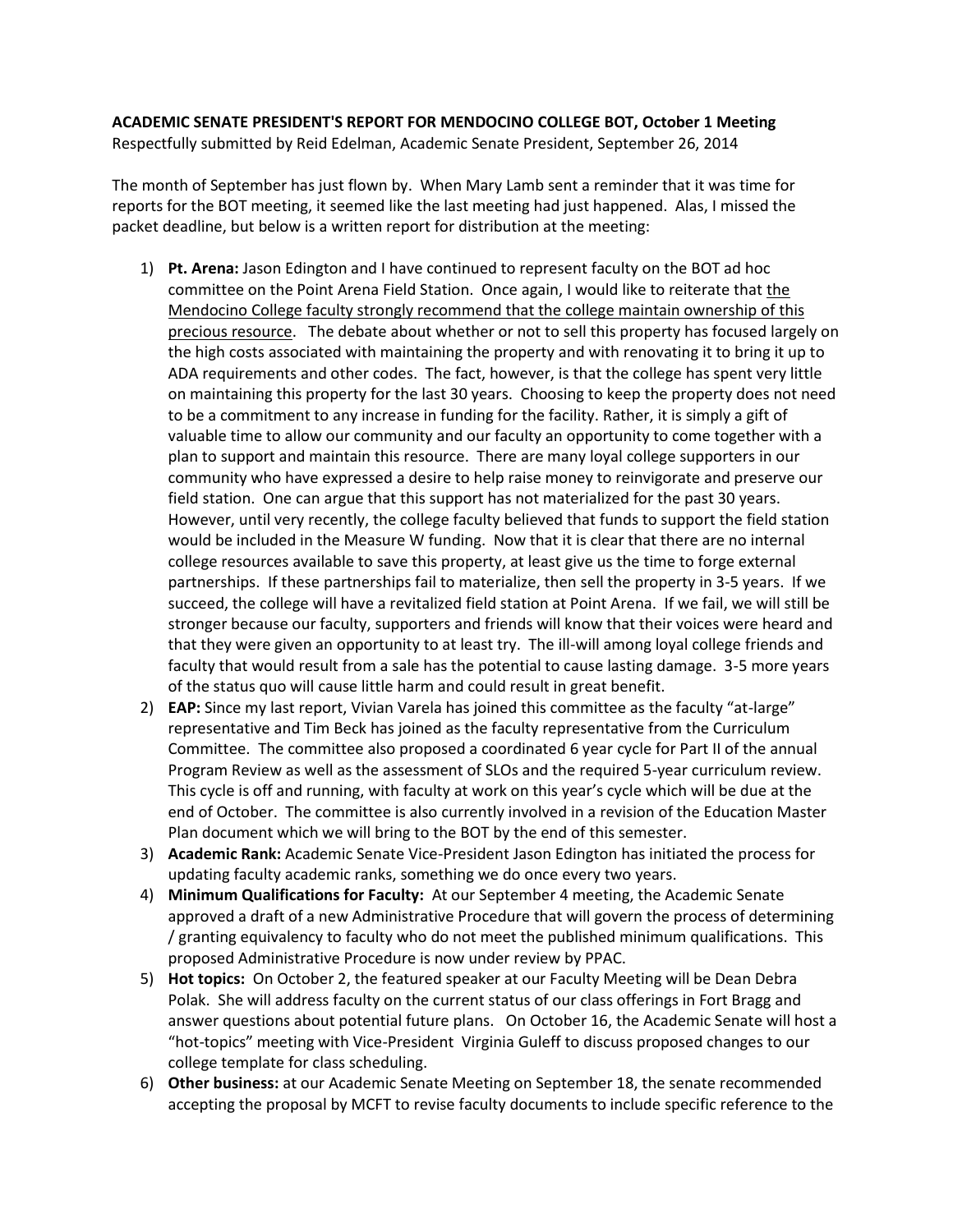assessment by faculty of SLOs. The senate also authorized me to sign the Foundation Skills Report, which was presented by Professor Sarah Walsh. The BSI provides the College with approximately \$90,000 per year, including funds for drop-In Counseling appointments, new tutoring programs in the Learning Center, and writing workshops. There are also funds for professional development in the area of Basic Skills pedagogy. Today (Sept 26), I signed the final draft of the report.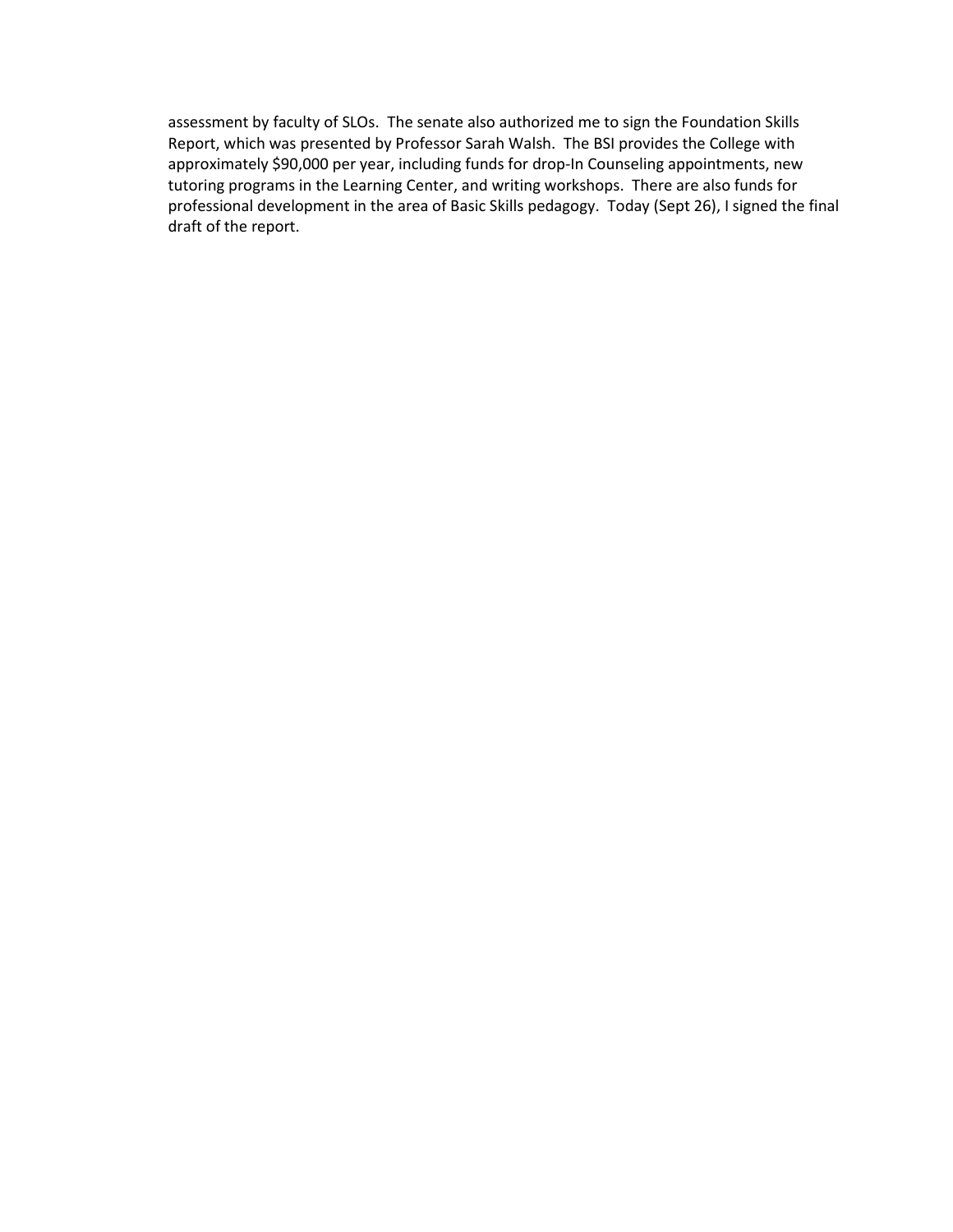#### **SCIENCE FACULTY ON COMMITTEES from Steve Cardimona**

Steve Cardimona:

Accreditation Steering Committee (no idea about "term") Facilities Committee -- 2-year term just begun Academic Senate – 2-year term just begun Point Arena Field Station Management Committee, Chair No term limits currently defined for members

Sue Blundell is serving on the following committees (as of Fall 2014):

 Technology Committee -- Appointment term?! Been serving for 3-4 years MCFT – Grievance Chair -- 1 year appointment PAFSMC (no defined term…see above) Tenure Team- Jordan Anderson

Marcus Fredrickson is on

Enrollment Management Committee, no idea about my term duration. This is his second year

Alan West is on

- 1. Faculty office committee and
- 2. the PAFSMC (no defined term…see above)

Chair the fac off comm and it needs one member.

Tim Beck has just started another 2-year term on Curriculum Committee. Just joined EAP Committee; not sure about the term.

Rachel is on

- 1. PAFSMC (no defined term…see above),
- 2. Staffing (not sure what the term is, but I'll probably be asked to renew).
- 3. several tenure review committees

Jordan Anderson:

#### **Committee Report: Academic Senate Languages/English/Library Submitted by Jody Gehrman**

**From Jaime Cechin:** I am on SLOT (I just agreed to another two year term) and the Foundation Skills/Basic Skills Committee (not sure if this one has specific term limits). I'm also on Ginny's tenure committee (as are you!).

**From John Koetzner:** I'm on Flex Committee for the next two years, SLOT for this year as it will be the second year of a two-year term.

#### **From Ginny Buccelli**

- 1) I am a member of the Foundation Skills Committee.
- 2) I am not acting as a chair on any committee
- 3) I am unclear what the length of my term on the Foundation Skills Committee is/will be.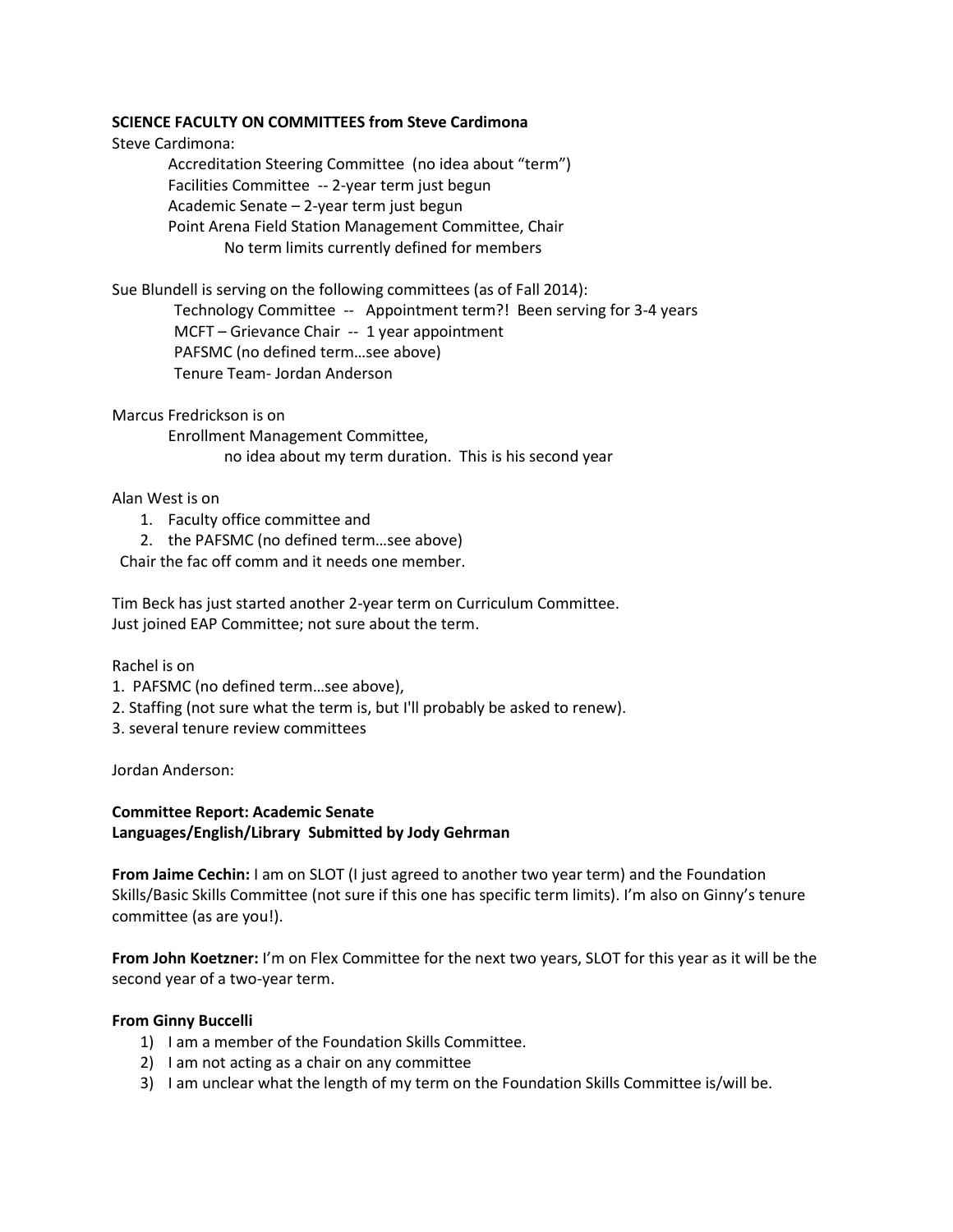#### **From Bart Rawlinson:**

Hiring Committee, Admin of Fiscal Services MCFT, Chief Negotiator/ Executive Committee Playwriting Evaluation / Selection Committee for MC Playwriting Festival in Spring.

**From Jody Gehrman:** I don't chair any committees, unless I'm considered chair of the Play Selection Committee. I'm on the Academic Senate, the Marketing Committee, and Friends of the Mendocino College Theatre Department. I am also on Ginny Buccelli's tenure committee. I am just beginning my two-year commitment to Senate and my four year commitment to Ginny's Tenure Committee.

#### **From Maria Cetto:**

I am in the Foundations Skills committee and HEP program manager committee.

### **Committee Report: Academic Senate Mathematics (Plus Business and Computer Science!) Submitted by Jason Edington**

#### **Roger Ahders**

- Union
- Safety
- SSSP (Basic Skills Math)

#### **Leslie Banta**

- Curriculum (Ends Spring 2015)
- Basic Skills (Ends Spring 2015)

#### **Jason Edington**

- Academic Senate (Ends spring 2016)
- Distance Education (Indefinite)
- VP-Deans-Senate (Ends spring 2016)
- EAP (Ends spring 2016)
- Enrollment Management (Ends spring 2016)
- PBC (Ends spring 2016)
- PPAC (Ends spring 2016)

## **Julie Finnegan**

- Curriculum Committee (Ends Spring 2016)
- SLOT (Ends Spring 2016)

#### **Aeron Ives**

- SLOT (Ends Spring 2016)
- Tech Committee

#### **David Pai**

Tech Committee

#### **Deborah White**

Academic Review Committee